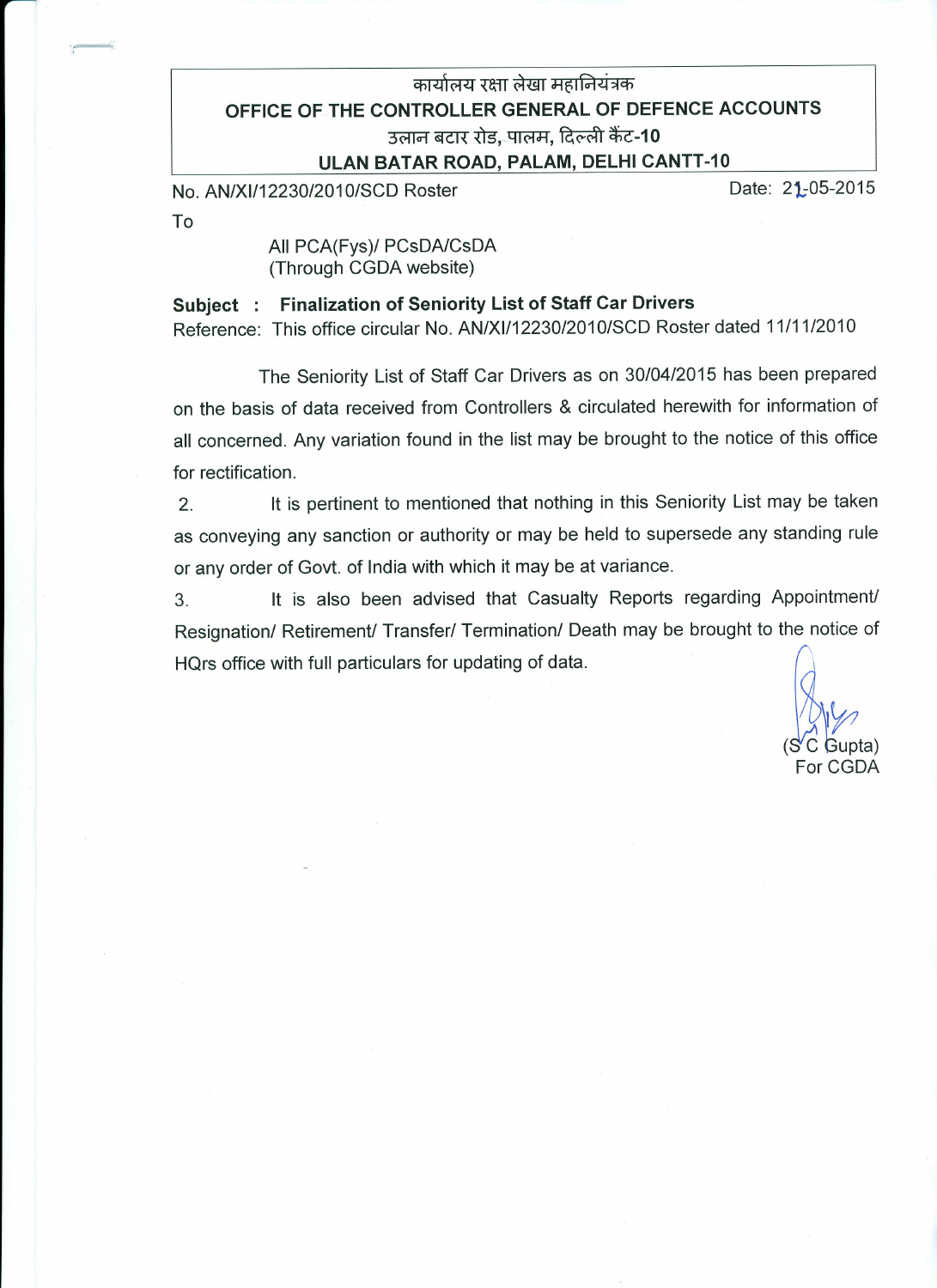| SENIORITY LIST/ ROSTER OF SCD (ORDINARY GRADE) AS ON 30.04.2015 |                                                                                             |         |                                          |            |            |            |                               |  |  |  |  |
|-----------------------------------------------------------------|---------------------------------------------------------------------------------------------|---------|------------------------------------------|------------|------------|------------|-------------------------------|--|--|--|--|
|                                                                 | Nothing in this list may be taken as conveying any sanction or authority or may be held to  |         |                                          |            |            |            |                               |  |  |  |  |
|                                                                 | supersede any standing rule or any order of the Government of India with which it may be at |         |                                          |            |            |            |                               |  |  |  |  |
|                                                                 | variance.                                                                                   |         |                                          |            |            |            |                               |  |  |  |  |
| SL NO.                                                          | A/C NO.<br><b>ORG</b>                                                                       |         | <b>NAME</b><br>(S/Shri)                  | <b>CAT</b> | <b>DOB</b> | <b>DOS</b> | <b>DOA AS SCD</b><br>(ORD GD) |  |  |  |  |
| $\mathbf{1}$                                                    | JB.                                                                                         | 8333992 | <b>RAM NARESH SINGH</b>                  | UR         | 01-06-1960 | 28-08-1997 | 30-09-1997                    |  |  |  |  |
| 2                                                               | <b>RB</b>                                                                                   | 8334195 | <b>M SHASHI KUMAR</b>                    | <b>UR</b>  | 26-01-1975 | 22-07-1999 | 26-07-1999                    |  |  |  |  |
| 3                                                               | <b>NY</b>                                                                                   | 8335957 | RAJENDRA M DALVI                         | <b>UR</b>  | 07-11-1970 | 04-04-2000 | 04-04-2000                    |  |  |  |  |
| 4                                                               | JB                                                                                          | 8335589 | <b>SURESH SHARMA</b>                     | <b>UR</b>  | 12-03-1970 | 12-07-1999 | 25-04-2000                    |  |  |  |  |
| 5                                                               | <b>FY</b>                                                                                   | 8336735 | <b>ARIF AHMED YUSUF</b><br><b>SHAIKH</b> | <b>UR</b>  | 29-05-1973 | 04-01-2001 | 05-01-2001                    |  |  |  |  |
| 6                                                               | CG                                                                                          | 8329749 | <b>DHIRAJ KUMAR</b>                      | <b>SC</b>  | 02-04-1978 |            | 06-07-2007                    |  |  |  |  |
| $\overline{7}$                                                  | CG                                                                                          | 8337651 | <b>DHARAM VIR SINGH</b>                  | <b>SC</b>  | 06-06-1979 |            | 06-07-2007                    |  |  |  |  |
| 8                                                               | <b>NADFM</b>                                                                                | 8333269 | <b>M H KHAN</b>                          | UR         | 01-12-1959 | 30-08-2007 | 30-08-2007                    |  |  |  |  |
| 9                                                               | CG                                                                                          | 8337646 | <b>CHATTER PAL</b>                       | <b>UR</b>  | 22-12-1980 |            | 27-07-2010                    |  |  |  |  |
| 10                                                              | PT                                                                                          | 8343585 | <b>HARENDER KUMAR</b>                    |            |            |            | 23-05-2014                    |  |  |  |  |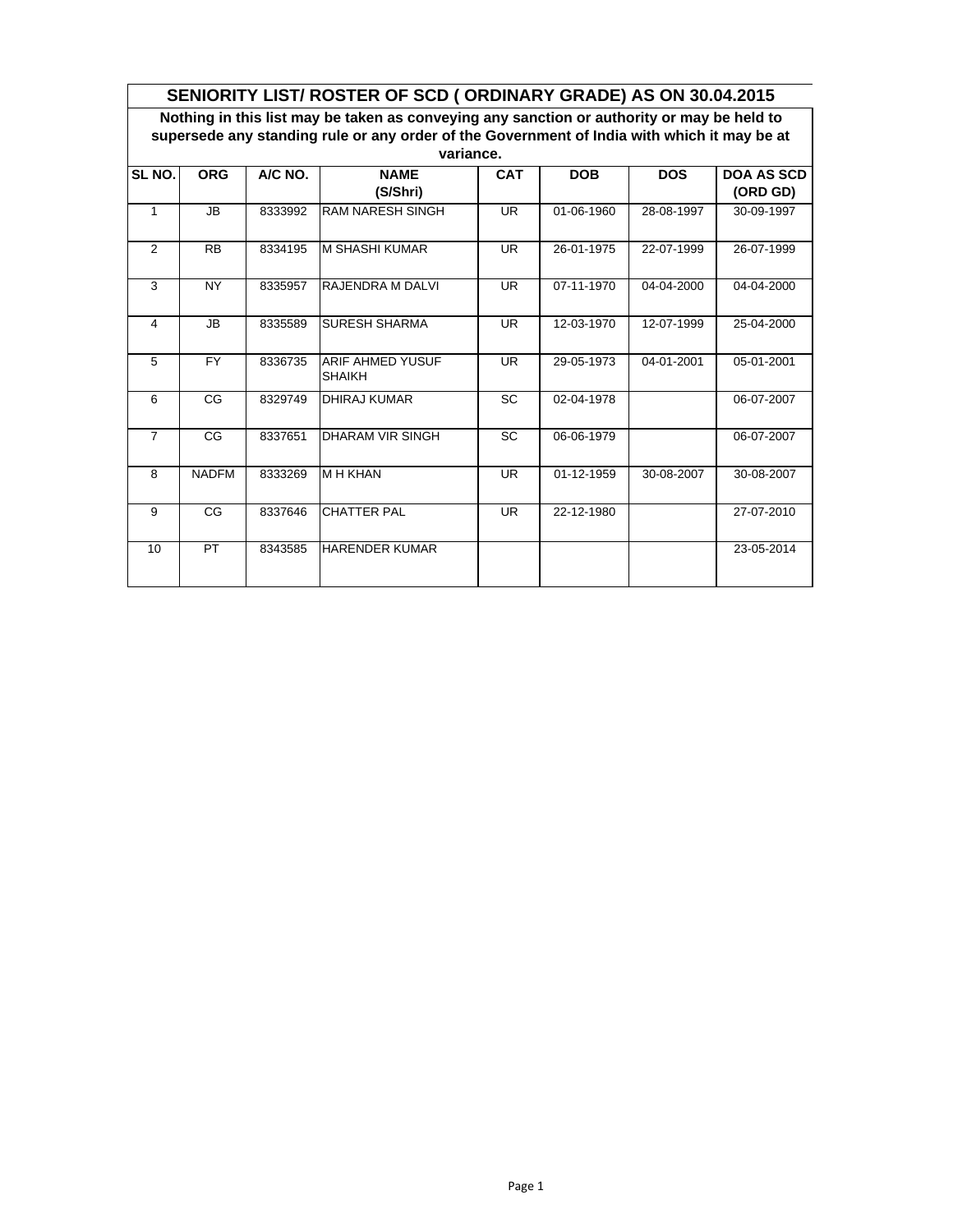|                                                                                                                        | SENIORITY LIST/ROSTER OF SCD (GRADE-II) AS ON 30.04.2015 |         |                              |                          |            |            |            |             |                   |  |
|------------------------------------------------------------------------------------------------------------------------|----------------------------------------------------------|---------|------------------------------|--------------------------|------------|------------|------------|-------------|-------------------|--|
| Nothing in this list may be taken as conveying any sanction or authority or may be held to supersede any standing rule |                                                          |         |                              |                          |            |            |            |             |                   |  |
| or any order of the Government of India with which it may be at variance.                                              |                                                          |         |                              |                          |            |            |            |             |                   |  |
| <b>SL</b>                                                                                                              | <b>ORG</b>                                               | A/C NO. | <b>NAME</b>                  | CAT                      | <b>DOB</b> | <b>DOS</b> | <b>DOA</b> | <b>RANK</b> | <b>DOP AS SCD</b> |  |
| NO.                                                                                                                    |                                                          |         | (S/Shri)                     |                          |            |            |            |             | $(GD-II)$         |  |
|                                                                                                                        |                                                          |         |                              |                          |            |            |            |             |                   |  |
| $\mathbf{1}$                                                                                                           | <b>WC</b>                                                | 8333069 | <b>KULDEEP SINGH</b>         | SC                       | 03-04-1966 | 13-06-1988 | 19-01-1996 | SCD(O)      | 24-08-2009        |  |
|                                                                                                                        |                                                          |         |                              |                          |            |            |            |             |                   |  |
| $\overline{2}$                                                                                                         | <b>AD</b>                                                | 8329713 | <b>RAVI SHANKAR RAI</b>      | <b>UR</b>                | 10-08-1964 |            | 16-02-1994 | SCD(O)      | 25-01-2010        |  |
|                                                                                                                        |                                                          |         |                              |                          |            |            |            |             |                   |  |
| 3                                                                                                                      | CG                                                       | 8329705 | <b>AJAY KUMAR</b>            | <b>UR</b>                | 01-01-1970 |            | 16-02-1994 | SCD(O)      | 30-07-2010        |  |
|                                                                                                                        |                                                          |         |                              |                          |            |            |            |             |                   |  |
| 4                                                                                                                      | OF                                                       | 8324182 | <b>B K LAWANDE</b>           | <b>UR</b>                | 05-06-1965 | 06-06-1994 | 24-08-1994 | SCD(O)      | 30-07-2010        |  |
|                                                                                                                        | <b>PD</b>                                                |         | <b>OMBIR SINGH</b>           | <b>UR</b>                |            | 22-08-1994 | 23-08-1994 |             | 30-07-2010        |  |
| 5                                                                                                                      |                                                          | 8330049 |                              |                          | 08-10-1959 |            |            | SCD(O)      |                   |  |
| 6                                                                                                                      | <b>FY</b>                                                | 8333841 | SUDERSHAN SINGH              | <b>UR</b>                | 06-05-1955 | 20-09-1994 | 22-09-1994 | SCD(O)      | 30-07-2010        |  |
|                                                                                                                        |                                                          |         |                              |                          |            |            |            |             |                   |  |
| $\overline{7}$                                                                                                         | $\overline{\text{TS}}$                                   | 8330052 | YATENDER PAL SINGH           | $\overline{\mathsf{UR}}$ | 15-07-1960 |            | 27-01-1995 | SCD(O)      | 30-07-2010        |  |
|                                                                                                                        |                                                          |         |                              |                          |            |            |            |             |                   |  |
| 8                                                                                                                      | $\overline{cc}$                                          | 8331450 | <b>SURESH KUMAR</b>          | $\overline{\mathsf{UR}}$ | 19-02-1960 | 31-05-1996 | 18-11-1996 | SCD(O)      | 01-06-2012        |  |
|                                                                                                                        |                                                          |         |                              |                          |            |            |            |             |                   |  |
| 9                                                                                                                      | CSD                                                      | 8332274 | <b>RANDHIR R VAITY</b>       | <b>ST</b>                | 22-06-1972 | 27-06-1996 | 22-07-1996 | SCD(O)      | 01-04-2013        |  |
|                                                                                                                        |                                                          |         |                              |                          |            |            |            |             |                   |  |
| 10                                                                                                                     | <b>FY</b>                                                | 8329718 | <b>DIPAK KUMAR SINGH ROY</b> | <b>UR</b>                | 04-08-1957 |            | 16-09-1996 | SCD(O)      | 01-04-2013        |  |
|                                                                                                                        |                                                          |         |                              |                          |            |            |            |             |                   |  |
| 11                                                                                                                     | CG                                                       | 8326054 | <b>RAJBIR SINGH</b>          | <b>UR</b>                | 05-11-1958 | 01-11-1996 | 01-11-1996 | SCD(O)      | 25-09-2014        |  |
|                                                                                                                        |                                                          |         |                              |                          |            |            |            |             |                   |  |
| 12                                                                                                                     | PT                                                       | 8320117 | <b>B K SINGH</b>             | <b>UR</b>                | 07-02-1973 | 27-12-1996 | 29-01-1997 | SCD(O)      | $25-09-2014$      |  |
|                                                                                                                        |                                                          |         |                              |                          |            |            |            |             |                   |  |
| 13                                                                                                                     | $\overline{cc}$                                          | 8331454 | MURARI LAL KUSHWAHA          | $\overline{\mathsf{UR}}$ | 19-09-1967 |            | 03-03-1997 | SCD(O)      | 25-09-2014        |  |
|                                                                                                                        |                                                          |         |                              |                          |            |            |            |             |                   |  |
| 14                                                                                                                     | <b>CN</b>                                                | 8332756 | S GANESAN                    | $\overline{SC}$          | 10-07-1962 | 19-05-2003 | 01-07-2003 | SCD(O)      | 25-09-2014        |  |
|                                                                                                                        |                                                          |         |                              |                          |            |            |            |             |                   |  |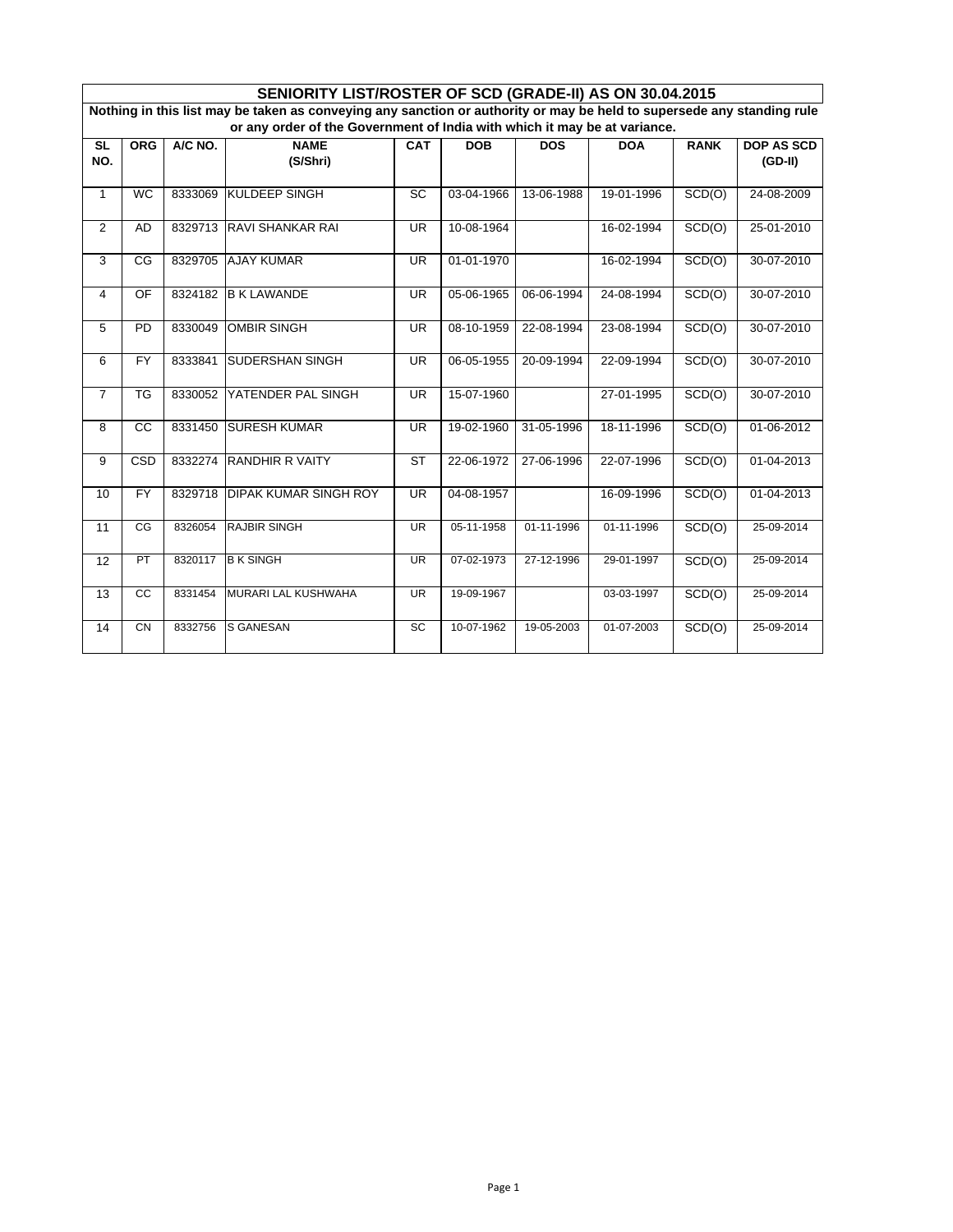|                                                                                                          | SENIORITY LIST/ ROSTER OF SCD (GRADE-I) AS ON 30.04.2015 |           |                         |           |            |            |            |                          |                              |  |
|----------------------------------------------------------------------------------------------------------|----------------------------------------------------------|-----------|-------------------------|-----------|------------|------------|------------|--------------------------|------------------------------|--|
| Nothing in this list may be taken as conveying any sanction or authority or may be held to supersede any |                                                          |           |                         |           |            |            |            |                          |                              |  |
| standing rule or any order of the Government of India with which it may be at variance.                  |                                                          |           |                         |           |            |            |            |                          |                              |  |
| SL NO.                                                                                                   | <b>ORG</b>                                               | $A/C$ NO. | NAME(S/Shri)            | CAT       | <b>DOB</b> | <b>DOS</b> | <b>DOA</b> | <b>DOP</b>               | <b>RANK</b>                  |  |
| $\mathbf{1}$                                                                                             | <b>NY</b>                                                |           | 8329823 R S RANJANE     | <b>UR</b> | 28-05-1958 | 01-02-1988 | 01-02-1988 | 28/07/1997<br>01/09/2003 | <b>SCD GD-II</b><br>SCD GD-I |  |
| $\mathcal{P}$                                                                                            | <b>SB</b>                                                |           | 8325619 K SRINIVASA RAO | <b>SC</b> | 01-06-1961 | 19-04-1983 | 28-04-1988 | 31/07/2000<br>02/04/2007 | <b>SCD GD-II</b><br>SCD GD-I |  |
| 3                                                                                                        | GT                                                       |           | 8328903 S KALITA        | <b>UR</b> | 01-01-1964 | 10-02-1989 | 15-05-1989 | 15/12/2003<br>15/02/2010 | SCD GD-II<br>SCD GD-I        |  |
| 4                                                                                                        | AR                                                       |           | 8324347 RAJBIR SINGH    | <b>UR</b> | 17-05-1957 |            | 18-12-1989 | 15/12/2003<br>15/02/2010 | <b>SCD GD-II</b><br>SCD GD-I |  |
| 5                                                                                                        | <b>TR</b>                                                |           | 8333561 BHIM SINGH      | <b>UR</b> | 22-06-1967 |            | 18-10-1991 | 15/12/2003<br>15/02/2010 | <b>SCD GD-II</b><br>SCD GD-I |  |
| 6                                                                                                        | PN                                                       |           | 8329494 K P SRIVASTAVA  | <b>UR</b> | 15-02-1960 |            | 10-12-1992 | 16/04/2007<br>08/09/2014 | <b>SCD GD-II</b><br>SCD GD-I |  |
| $\overline{7}$                                                                                           | GT                                                       |           | 8331641 D C KALITA      | <b>UR</b> | 31-10-1967 | 04-01-1993 | 06-01-1993 | 16/04/2007<br>08/09/2014 | <b>SCD GD-II</b><br>SCD GD-I |  |
| 8                                                                                                        | <b>WC</b>                                                |           | 8330828 JEEVAN SINGH    | UR.       | 02-05-1955 | 24-09-1993 | 30-09-1993 | 16/04/2007<br>08/09/2014 | SCD GD-II<br>SCD GD-I        |  |
| 9                                                                                                        | <b>ND</b>                                                |           | 8326893 D R MOHALI      | <b>ST</b> | 03-03-1960 |            | 02-03-1994 | 16/04/2007<br>08/09/2014 | <b>SCD GD-II</b><br>SCD GD-I |  |
| 10                                                                                                       | <b>RB</b>                                                | 8334171   | V VASUDEVA              | SC        | 29-05-1957 | 11-07-1994 | 11-07-1994 | 16/04/2007<br>08/09/2014 | SCD GD-II<br>SCD GD-I        |  |